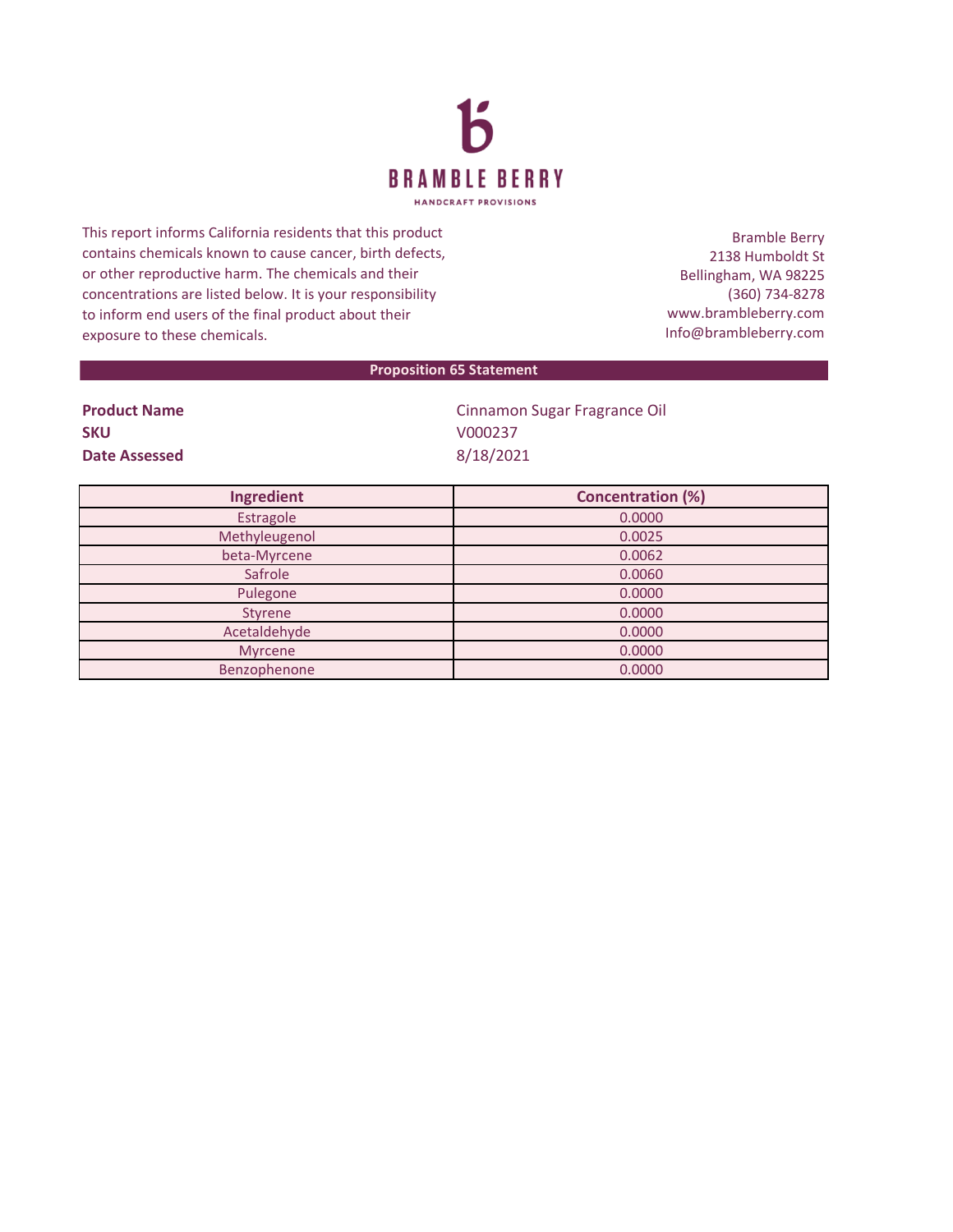

This report reflects the safe usage rates for this fragrance formula based on the International Fragrance Association (IFRA) 48th Amendment standards. IFRA reviews thousands of ingredients and issues guidelines for their usage, or bans the use of certain ingredients.

Bramble Berry 2138 Humboldt St Bellingham, WA 98225 (360) 734-8278 www.brambleberry.com Info@brambleberry.com

## **IFRA Statement - 48th Amendment**

| <b>Product Name</b>   |  |  |
|-----------------------|--|--|
| <b>SKU</b>            |  |  |
| <b>Dated Assessed</b> |  |  |

**Product Name** Cinnamon Sugar Fragrance Oil **SKU** V000237 **Dated Assessed** 8/7/2017

| <b>Category</b> | Max. Usage (%) |
|-----------------|----------------|
|                 | 0.00           |
|                 | 0.30           |
| з               | 1.50           |
| 4               | 4.90           |
|                 | 2.40           |
| 6               | 0.00           |
|                 | 0.90           |
| Я               | 5.90           |
| 9               | 6.10           |
| 10              | 6.10           |
| 11              | 100.00         |

The IFRA Standards regarding usage restrictions are based on safety assessments by the Panel of Experts on the Research Institute for Fragrance Materials (RIFM) 48th Amendment, and are enforced by the IFRA Scientific Committee. Evaluation of individual fragrance ingredients are made according to the safety standards contained in the relevant section of the IFRA Code of Practice. It is your responsibility to ensure the safety of the final product with more testing if needed.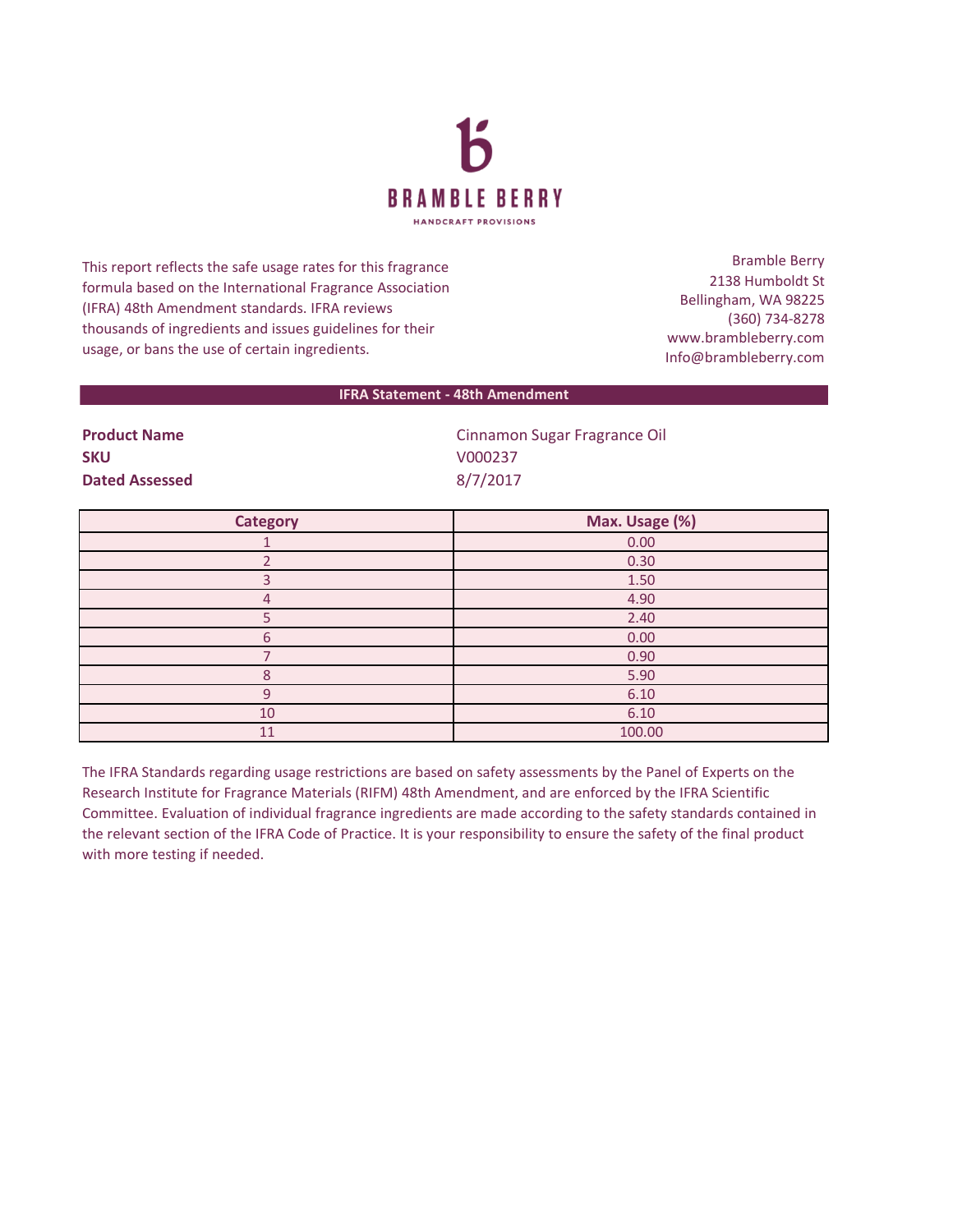

This report reflects the safe usage rates for this fragrance formula based on the International Fragrance Association (IFRA) 49th Amendment standards. IFRA reviews thousands of ingredients and issues guidelines for their usage, or bans the use of certain ingredients.

Bramble Berry 2138 Humboldt St Bellingham, WA 98225 (360) 734-8278 www.brambleberry.com Info@brambleberry.com

## **IFRA Statement - 49th Amendment**

| <b>FIUUULLIVAIIIE</b> |
|-----------------------|
| <b>SKU</b>            |
| <b>Dated Assessed</b> |

**Product Name** Cinnamon Sugar Fragrance Oil **SKU** V000237 **Dated Assessed** 3/4/2021

| <b>Category</b> | Max. Usage (%) |
|-----------------|----------------|
| $\mathbf{1}$    | N/A            |
| $\overline{2}$  | 0.20           |
| 3               | 1.20           |
| $\overline{4}$  | 4.60           |
| 5a              | 1.10           |
| 5b              | 0.60           |
| 5c              | 1.10           |
| 5d              | 0.20           |
| $\sqrt{6}$      | N/A            |
| 7a              | 1.20           |
| 7b              | 1.20           |
| $\,8\,$         | 0.20           |
| 9               | 5.60           |
| 10a             | 5.60           |
| 10 <sub>b</sub> | 34.10          |
| 11a             | 0.20           |
| 11 <sub>b</sub> | 0.20           |
| 12              | 100.00         |

The IFRA Standards regarding usage restrictions are based on safety assessments by the Panel of Experts on the Research Institute for Fragrance Materials (RIFM) 49th Amendment, and are enforced by the IFRA Scientific Committee. Evaluation of individual fragrance ingredients are made according to the safety standards contained in the relevant section of the IFRA Code of Practice. It is your responsibility to ensure the safety of the final product with more testing if needed.